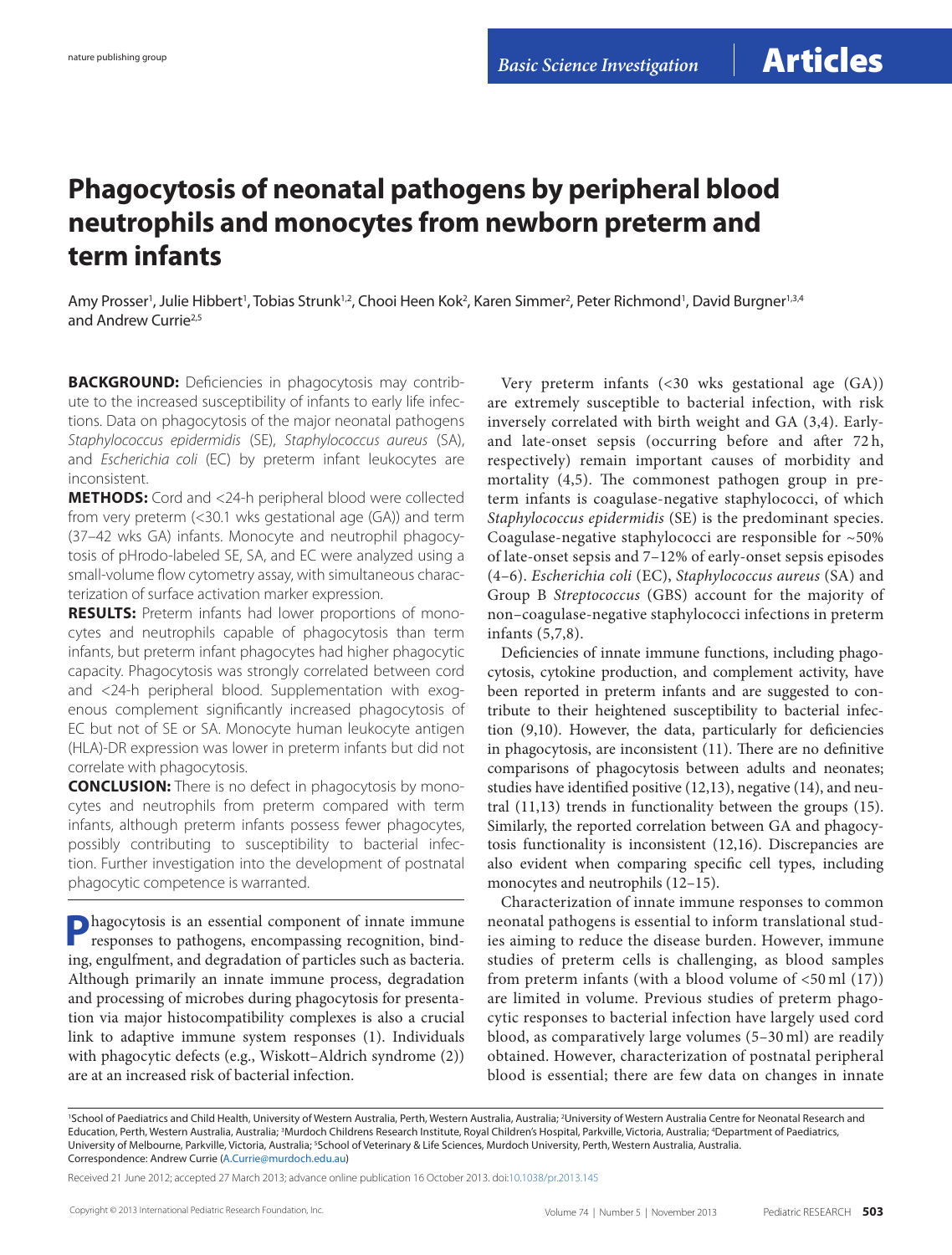immune function in the immediate postnatal period and it is unclear whether cord blood data are representative of peripheral blood responses.

To enable analysis of very preterm peripheral blood, we developed and optimized a small-volume, whole-blood assay utilizing a pH-sensitive dye pHrodo to detect monocyte and neutrophil phagocytic functionality. The formation of the phagosome around an ingested entity during phagocytosis relies on low pH for bactericidal functions and antigen processing and presentation (1,18). pHrodo is a highly pH-sensitive succinimidyl ester dye that fluoresces dramatically when exposed to low  $pH$  (<4.0). Phagocytosis is therefore detectable and quantifiable when the phagosome forms, and acidifies, around ingested pHrodo-labeled bacteria, minimizing high background fluorescence of cell-bound, but uningested, bacteria (18,19).

Our aims are to (i) describe this novel technique, (ii) compare monocyte and neutrophil phagocytic capacity in cord and peripheral blood, (iii) examine the effect of GA on phagocytosis by monocytes and neutrophils of common neonatal pathogens SE, SA, and EC, and (iv) investigate correlations between cellular activation marker expression and phagocytosis activity.

## **RESULTS**

## **Detection of Phagocytosis With pHrodo-Labeled Bacteria Using Whole Blood**

The phagocytosis assay conditions used for neonatal samples were initially optimized for time, dose, and minimum blood volume requirement using peripheral blood from healthy adult volunteers (data not shown). Incubation of preterm infant whole blood with pHrodo-labeled bacteria, under optimal conditions, resulted in a marked shift in fluorescence of phagocytic cells clearly detectable above the background of unstimulated blood (**Figure 1b**,**1d**). Both phagocyte populations (monocytes and neutrophils) were readily identified in preterm infant samples using a combination of anti-CD14 staining and side-scatter properties (**Figure 1a**). The percentage of pHrodo<sup>+</sup> cells and the associated median pHrodo fluorescence intensity (MFI) of phagocytic cells were readily determined. As expected, nonphagocytic lymphocytes did not fluoresce (**Figure 1c**). Blocking of phagocytosis in adult blood by preincubation with 20 μg/ml cytochalasin D (CD) was observed although complete abrogation of phagocytosis was not achieved (data not shown). Confocal microscopy of adult blood with pHrodo-labeled SE, with or without the addition of CD showed low levels of fluorescence of bacteria associated



**Figure 1.** Analysis of phagocytosis using pHrodo-labeled bacteria. (**a**) Representative plot of an infant peripheral blood sample collected under the optimized phagocytosis protocol, showing inclusion gates and percentages for monocytes, neutrophils, and lymphocytes based on side-scatter area (SSC-A) and CD14 staining. (**b**–**d**) Representative histograms from (**a**) showing pHrodo fluorescence in the presence (solid black line) or absence (shaded grey) of pHrodo-labeled SE by neutrophils, lymphocytes, or monocytes, respectively.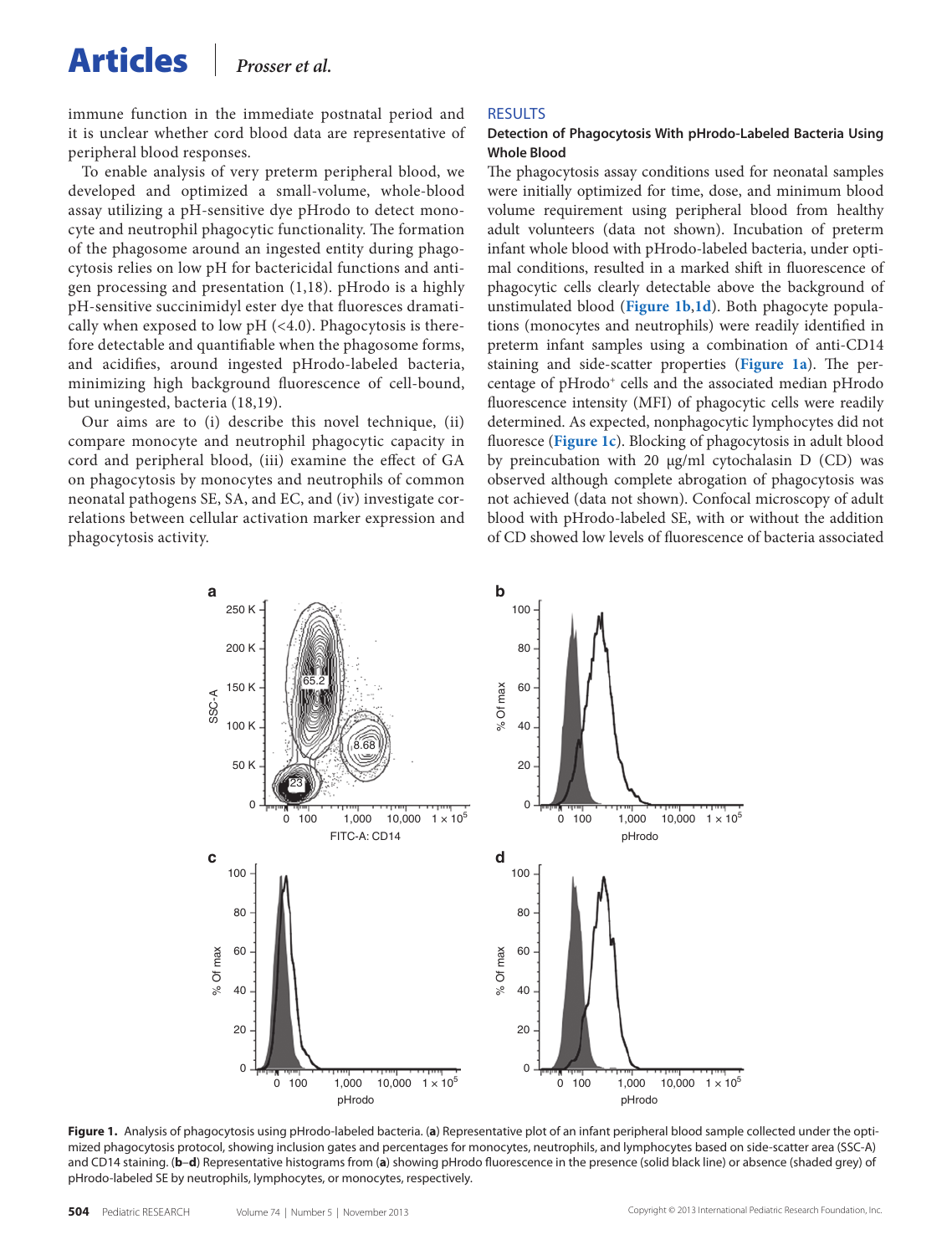

with CD-treated cells in comparison with bright fluorescence following phagocytic engulfment (data not shown). Assay optimization was conducted using in-house pHrodo-labeled SE; however, conditions were maintained for commercially purchased pHrodo-labeled SA and EC to ensure comparability during analysis.

## **Phagocytosis of Important Neonatal Pathogens by Infant Peripheral Blood**

Phagocytosis of SE, SA, and EC by <24h peripheral blood cells was assessed and compared between preterm and term infants (**Figure 2**). Monocytes and neutrophils from all infants were able to phagocytose all three bacterial species, although SE was preferentially phagocytosed over SA and EC. Term infant blood samples had a significantly higher proportion of both monocytes and neutrophils capable of SE and EC ingestion than preterm infants (SE: 66 vs. 45%, *P =* 0.0235; and 54 vs. 36%, *P =* 0.0207, EC: 15 vs. 6%, *P =* 0.0001; and 12 vs. 3%, *P* < 0.0001 for monocytes and neutrophils, respectively). However, the level of SA and EC uptake (MFI) by preterm infant monocytes and neutrophils capable of phagocytosis was significantly higher than that by term infants (SA: 222 vs. 184, *P =* 0.0013; and 204 vs. 160, *P =* 0.0002, EC: 208 vs. 172, *P =* 0.0104; and 171 vs. 140, *P =* 0.0003 for monocytes and neutrophils, respectively). Similar trends were observed for SE (314 vs. 259, *P =* 0.5861 and 212 vs. 179, *P =* 0.0462, for monocytes and neutrophils, respectively; **Figure 2**).

## **Cord Blood Phagocytosis Responses Are a Good Surrogate for <24h Peripheral Blood Responses**

While examination of peripheral blood is ideal for determining postnatal phagocytic responses, cord blood is routinely

used as a surrogate for many preterm infant studies. We therefore investigated whether cord blood phagocytic responses are representative of peripheral blood responses of 1-day-old neonates. The proportion of phagocytic monocytes and neutrophils in cord and <24h infant blood were significantly correlated (*P* < 0.0001 using nonparametric Spearman correlation) directly and strongly for all bacteria tested (SE: *r* = 0.76 and 0.83; SA: *r* = 0.68 and 0.76; and EC: *r* = 0.70 and 0.72 for monocytes and neutrophils, respectively; **Figure 3**). The degree of bacterial uptake (MFI) by monocytes and neutrophils also correlated between cord and <24h samples for all bacterial species, although less strongly than for the percentage of positive cells (SE:  $r = 0.77$ ) and 0.76; SA: *r* = 0.67 and 0.78; and EC: *r* = 0.58 and 0.70 for monocytes and neutrophils, respectively; *P* < 0.0001 all comparisons, data not shown).

# **Cellular Activation Status Does Not Correlate With the Levels of Phagocytosis in Preterm and Term Infants**

Expression levels of activation markers on phagocytes were determined to establish if the phagocytic differences observed between preterm and term infants were due to differences in cellular activation. Monocyte expression of human leukocyte antigen (HLA)-DR and CD86, and neutrophil expression of CD64, were compared between preterm and term infants using <24h blood samples. Monocyte expression of CD86 was comparable between preterm and term infants, as was neutrophil expression of CD64, with no significant difference between the groups for either marker. Of note, expression of the monocyte lineage and activation marker HLA-DR was more than twofold higher on monocytes from term compared with preterm infants (MFI of 5,584 vs. 2,500, *P =* 0.0003; **Figure 4**). The effect of differential HLA-DR expression was investigated by



Figure 2. Phagocytosis of SE, SA, and EC by term and preterm infants. Peripheral (<24h postnatal) blood samples from very preterm (<30.1 wks GA, white bars,  $n = 57-58$ ) and term (37-42 wks GA, black bars,  $n = 20$ ) infants were incubated with  $1 \times 10^8$  bacteria/ml before analysis by flow cytometry. The percentages of pHrodo+ monocytes (**a**) and neutrophils (**b**) and MFI of pHrodo + monocytes (**c**) and neutrophils (**d**) were compared. \**P* < 0.05; \*\**P* <0.005; † *P* <0.0001. EC, *Escherichia coli*; MFI, median pHrodo fluorescence intensity; SA, *Staphylococcus aureus*; SE, *Staphylococcus epidermidis*.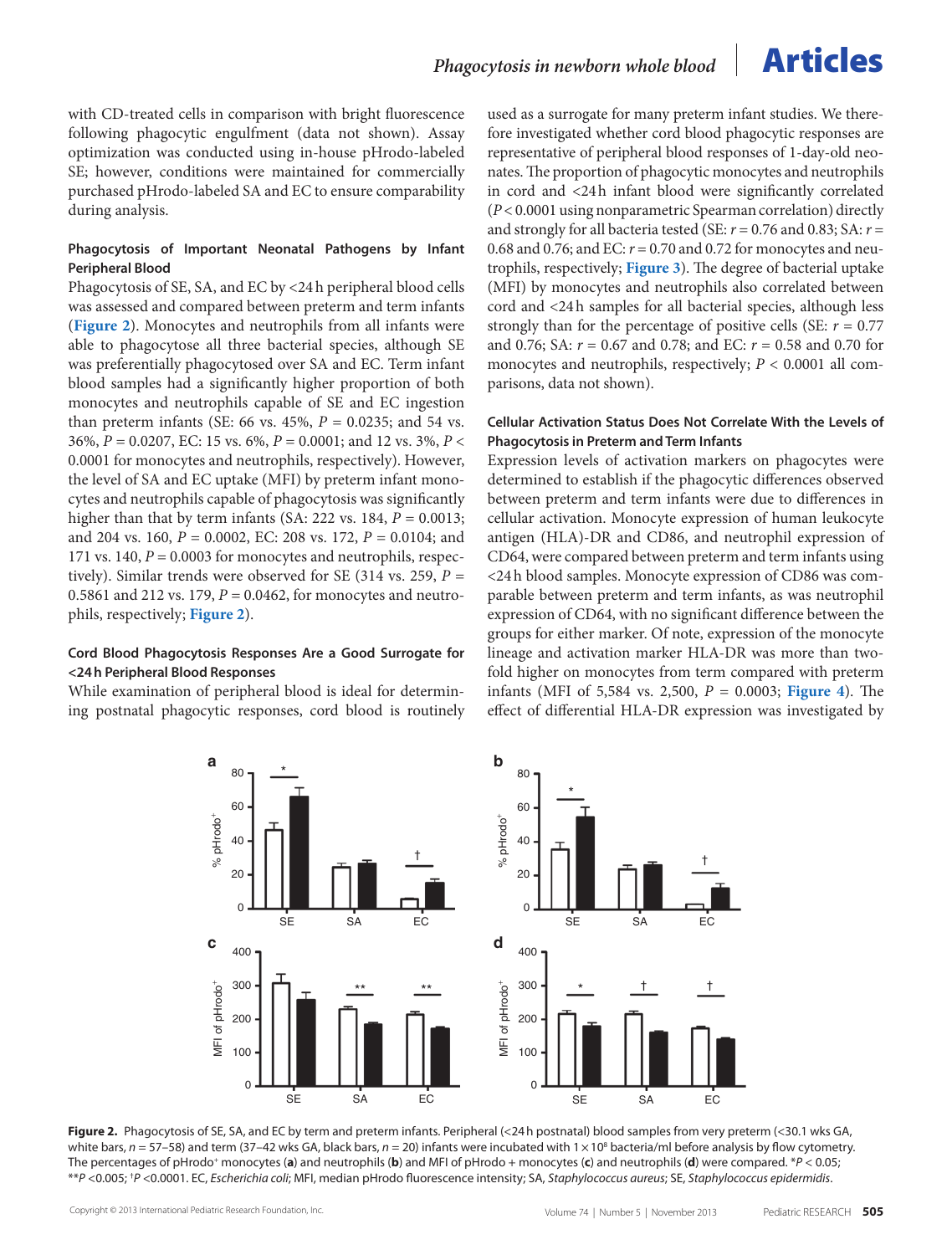

**Figure 3.** Correlation of infant (<30–42 wks GA) cord and peripheral blood phagocytosis of SE (*n* = 42), SA (*n* = 41) and EC (*n* = 42) by monocytes (panels **a**, **c**, and **e**, respectively) and neutrophils (**b**, **d**, and **f**, respectively). Data shown are percentages of pHrodo+ phagocytes. The degree of correlation was determined using the nonparametric Spearman correlation with r values as follows:  $a = 0.76$ ,  $b = 0.83$ ,  $c$ :  $r = 0.68$ ,  $d$ :  $r = 0.76$ ,  $e$ :  $r = 0.70$ ,  $f$ :  $r = 0.72$ .  $P <$ 0.0001 for all correlations. EC, *Escherichia coli*; SA, *Staphylococcus aureus*; SE, *Staphylococcus epidermidis*.



**Figure 4.** Expression levels of monocyte and neutrophil activation markers. Peripheral blood from preterm (*n* = 57; white bars) and term (*n* = 19; black bars) infants was incubated with anti-HLA-DR, anti-CD86, and anti-CD64 antibodies before analysis by flow cytometry. Data plotted are the median fluorescence intensity (MFI) of HLA-DR and CD86 expression by monocytes (identified as Lin-2+HLA-DR+) and CD64 expression by neutrophils (identified as SSC<sup>hi</sup>Lin2<sup>-</sup>). \*\**P* = 0.0003. HLA, human leukocyte antigen.

correlating expression levels with phagocytosis (both proportion of phagocytic cells and MFI). No significant correlation of either measure of phagocytosis with HLA-DR expression was observed (data not shown).

## **Addition of Exogenous RbC Selectively Enhances Phagocytosis in Preterm Infants**

Hypocomplementemia is suggested to be critical in preterm infant phagocytic function (20). We therefore investigated the role of complement by adding whole blood to pHrodo-labeled bacteria with or without rabbit complement (RbC) and comparing the nonopsonic phagocytic capability of each sample and the potentially additive effect of exogenous complement. The proportion of cells phagocytosing EC was significantly increased in both term and preterm neutrophils and preterm monocytes, whereas phagocytosis of SE and SA was not altered for either cell type with the addition of RbC (**Table 1**).

## **DISCUSSION**

The simultaneous assessment of multiple bacterial species and cell types and the various outputs for phagocytosis described is the first definitive description of the differences in preterm and term infant phagocytic capabilities. Preterm infants have fewer peripheral blood monocytes and neutrophils capable of bacterial phagocytosis than term infants, but their remaining phagocytes possess higher capacity for bacterial uptake than those from term infants. These differences were independent of phagocyte activation and, for SE and SA, not influenced by exogenous complement. We also demonstrate that cord blood provides a reasonable surrogate for <24h peripheral blood from preterm and term infants.

The development of an assay to simultaneously detect phagocytosis by monocytes and neutrophils in a minimal whole blood volume was essential. This is a broadly relevant issue as current data on neonatal phagocytosis, largely derived from cord blood are conflicting and their relevance to the age at which neonatal sepsis occurs *in vivo* is unclear. Previous studies have reported both positive (16) and negative (12) correlations between GA and phagocytosis. Furthermore, studies comparing phagocytosis activity of monocytes and neutrophils from adults and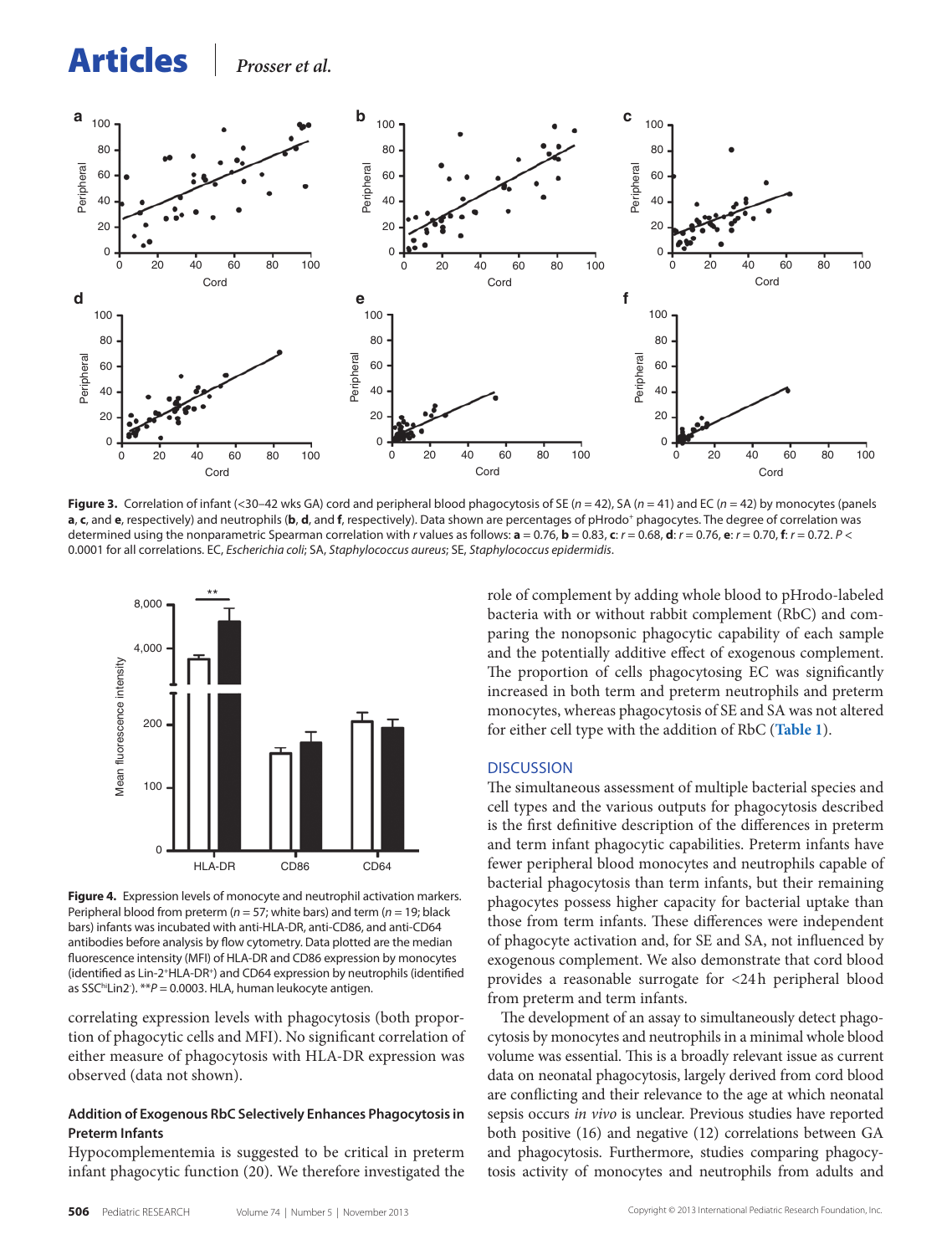|               | Monocytes    |              |              |              | Neutrophils  |                |              |                         |
|---------------|--------------|--------------|--------------|--------------|--------------|----------------|--------------|-------------------------|
|               | Preterm      |              | <b>Term</b>  |              | Preterm      |                | <b>Term</b>  |                         |
| $\frac{0}{0}$ | <b>WB</b>    | $+$ RbC      | <b>WB</b>    | $+$ RbC      | <b>WB</b>    | $+$ RbC        | <b>WB</b>    | $+$ RbC                 |
| <b>SE</b>     | $46 + 5$     | $40 + 5$     | $66 + 5$     | $53 + 6$     | $36 + 5$     | $33 + 5$       | $54 \pm 6$   | $46 + 5$                |
| <b>SA</b>     | $24 \pm 3$   | $25 + 3$     | $27 + 2$     | $24 \pm 2$   | $22 \pm 2$   | $27 + 3$       | $26 \pm 2$   | $28 + 3$                |
| EC            | 6±1          | $11 \pm 1^a$ | $16 + 2$     | $15 + 2$     | $3 \pm 1$    | $12 \pm 2^{b}$ | $12 \pm 3$   | $18 \pm 2$ <sup>c</sup> |
| MFI           |              |              |              |              |              |                |              |                         |
| <b>SE</b>     | $314 \pm 39$ | $275 \pm 27$ | $259 \pm 20$ | $220 \pm 12$ | $212 \pm 12$ | $207 \pm 10$   | $179 \pm 10$ | $169 + 8$               |
| <b>SA</b>     | $223 \pm 9$  | $224 \pm 10$ | $184 + 5$    | $184 + 6$    | $205 \pm 9$  | $211 \pm 10$   | $160 + 5$    | $165 + 7$               |
| EC            | $208 \pm 9$  | $204 \pm 11$ | $173 + 5$    | $169 + 5$    | $171 \pm 7$  | $181 \pm 9$    | $141 \pm 5$  | $145 \pm 4$             |

**Table 1.** Phagocytosis with and without exogenous rabbit complement (RbC)

EC, *Escherichia coli*; MFI, median pHrodo fluorescence intensity; SA, *Staphylococcus aureus*; SE, *Staphylococcus epidermidis*; WB, whole blood*.*

 ${}^{a}P = 0.0004$ .  ${}^{b}P < 0.0001$ .  ${}^{c}P = 0.0058$ .

Whole blood samples were added to 108 pHrodo-labeled bacteria/ml combined with or without RbC. Samples were analyzed by flow cytometry and the percentage of pHrodo+ cells and MFI of pHrodo<sup>+</sup> cells was determined. Data shown are mean ± SEM.

neonates have reported diminished (14), enhanced (12,13), or equivalent capability (11,13). These inconsistent findings are likely to reflect methodological differences, as sample type (e.g., purified cells or whole blood), preparations and species of bacteria, together with the use of humoral factors (e.g., complement) vary considerably between studies (11). Although previous studies have utilized pHrodo as a tool for assessing phagocytosis, none have extended its use to simultaneous analysis of multiple cell types, or to whole blood assays (18,21).

We found that preterm infants possess a decreased proportion of whole-blood phagocytes capable of phagocytosing the common neonatal pathogens SE, EC and, to a lesser extent, SA compared with term infants. The paucity of current studies comparing phagocytosis functionality between term and preterm infants and the variations in methodologies employed make it difficult to compare our data to published observations. However, the decreases observed in the proportion of phagocytic cells in preterm compared with term infants are supported by previous investigations of neutrophil phagocytosis of EC and SA (22,23). The higher phagocytic potential in preterm infants observed in our study has also been previously reported for phagocytosis of EC by monocytes and GBS by neutrophils (12,24). By contrast, other studies and our own previous data have described reduced or equivalent phagocytic potential of neutrophils and monocytes from preterm and term infants for EC, SE, or GBS (22,24,25). These discrepant data are most likely due to methodological differences in assessing phagocytosis.

The key observation of preferential phagocytosis of bacteria, particularly SE, by monocytes compared with neutrophils has not been previously reported. These findings, if corroborated, may guide future interventions that target specific cell types that are most important in phagocytosing specific pathogens. In keeping with this approach, we have previously shown that monocytes are the key cytokine-producing cell type when exposed to SE or GBS and that phagocytosis is essential for stimulating cytokine production in these cells (24).

The phagocytic responses of neutrophils and monocytes from cord and <24h peripheral samples were strongly correlated and highly comparable, indicating that phagocytosis functionality is maintained over this relatively short yet clinically relevant time frame.

Cord blood is routinely used as a noninvasive, easily accessible neonatal sample as a surrogate for peripheral samples in immunological studies (24,26,27). However, the correlation between phagocytosis in cord and peripheral blood has not been reported previously. Phagocytosis of EC by monocytes from cord blood and day 3 peripheral blood has been investigated but no statistical comparisons were reported (28). Our data are therefore important in verifying cord blood as a suitable and convenient surrogate to explore early peripheral responses in infants. Our optimized, low sample volume protocol allows investigation of phagocytosis of peripheral samples in the first weeks of life, the time of greatest risk for early-onset sepsis and late-onset sepsis (3).

Variations in phagocytosis levels in response to different bacteria were as anticipated. Many bacteria have developed immune evasion mechanisms, such as polysaccharide capsules, surface expression of protein A causing incorrect orientation of opsonizing antibodies and the antiphagocytic effect of lipopolysaccharide (29–31). These different mechanisms may account for the differential phagocytosis of SE, SA, and EC, indicating pathogen-specific phagocytic capabilities of preterm and term infants. Neutrophils have previously been shown to phagocytose unopsonized SE more readily than EC, as we observed (32). The more effective phagocytosis of SE over SA and EC, although counter-intuitive, suggests that there is no defect in preterm phagocytosis of the most common pathogen in this population. Instead, the pathogenicity of SE appears to be reliant on evasion of the postengulfment killing mechanism of phagocytes. One possible caveat to these findings is the necessary use of heat-killed bacterial preparations, and commercially prepared SA and EC stocks that are non-neonatal sepsis isolates, which may influence interactions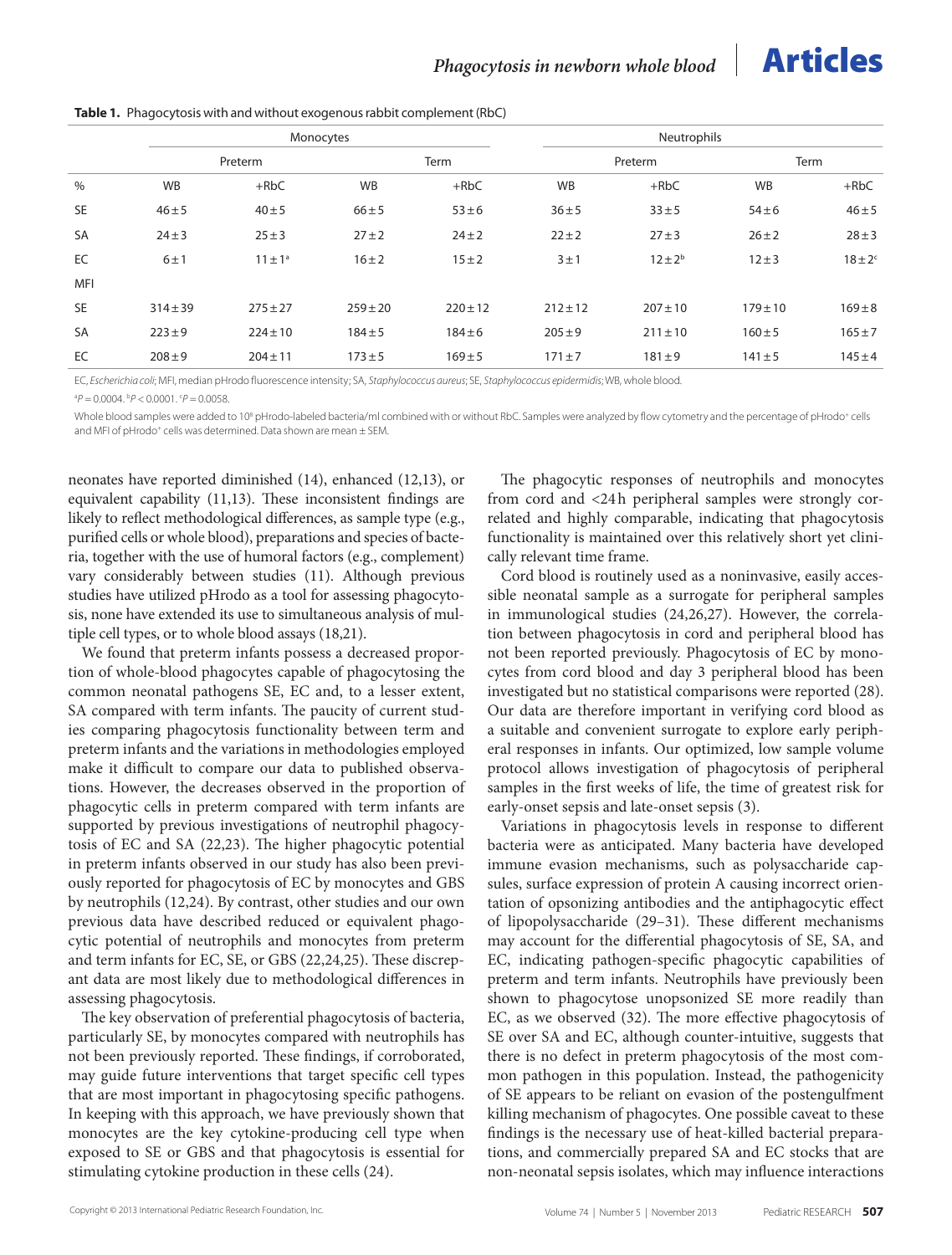with infant phagocytes. We have previously shown that heatkilled SE activates a reduced set of innate immune responses in comparison to live SE, at least in terms of cytokine release (33). Future studies could examine the real-time phagocytosis of live, neonatal bacterial isolates by infant monocytes and neutrophils (18). However, this would first require modification and optimization of the methodologies used, in order to ensure they are compatible with the very small postnatal blood volumes available from extremely preterm infants.

The activation markers HLA-DR, CD64, and CD86 have previously been associated with early diagnosis and/or prognosis of sepsis and bacterial infection (34–36). Although this is the focus of much of the investigation into HLA-DR expression, this is the first study to correlate expression with phagocytosis. Of note, although expression levels were significantly lower in preterm infants, as previously described (36,37), there was no correlation of expression with reduced phagocytosis, suggesting that the prognostic utility of HLA-DR expression is independent of phagocytosis functionality. The difference in HLA-DR expression and any effect on phagocytosis may be transient, as others have reported equivalent expression levels between preterm and term infants up to 7–9 d of age (38). Similarly, expression of CD64 on neutrophils and CD86 on monocytes was not correlated with phagocytic activity. Levels were comparable between preterm and term infants, as previously described for CD64 (35,39), although decreased CD86 has been reported in preterm neonates (37). These results are perhaps not surprising, given that all preterm infants included in this study were healthy and had not been exposed to chorioamnionitis *in utero*. Expression of these activation markers is independent of phagocytosis, suggesting the altered phagocytic capability of preterm and term infants is not due to activation state of their phagocytic cells.

The role of complement in phagocytosis is critical, opsonizing bacteria to aid engulfment and removal of infection (14). Newborns, particularly preterm infants, have decreased levels and function of complement pathways (9,10,40). Phagocytosis of GBS, SE, and EC by isolated phagocytes has been shown to increase with, or be complement-dependent (25,41,42). However, in the presence of native complement in whole blood, we have shown that complement from preterm infants is not deficient or functionally defective for the uptake of SE and SA. We have also previously reported similar observations for GBS phagocytosis (24). The important observation that restoration of the proportion of preterm infant cells capable of phagocytosing EC to term infant levels with the addition of rabbit complement suggests that EC phagocytosis is indeed complement-dependent. Of note, neutrophils appear to be more sensitive to complement than monocytes for phagocytosis of EC, with an increase in both term and preterm infant phagocytic cells observed with the addition of exogenous complement. Our findings indicate that a complement deficiency or malfunction in preterm infants is not responsible for the differences in phagocytosis of SE or SA between preterm and term infants, but does contribute to decreased phagocytosis of EC.

In conclusion, we have identified a decrease in number but an increase in functionality of phagocytic cells in preterm compared with term infant whole blood. These differences and the magnitude of phagocytosis measured are comparable in cord and <24h peripheral blood, confirming cord as a reasonable surrogate for peripheral samples immediately after birth. Deficiencies in phagocyte activation in preterm infants were not responsible for the disparities between term and preterm phagocytosis; however, complement plays a role in the proportion of cells capable of ingesting EC. Preferential phagocytosis of SE over SA and EC suggest pathogen-specific phagocytosis functionality. The immune defects underlying the increased susceptibility of preterm infants to SE may therefore reside in facets of the innate immune response other than phagocytosis. These findings warrant additional investigation, particularly at later time-points to identify further differences in the development of phagocytosis functionality between preterm and term infants, and whether these contribute to the heightened susceptibility to infection in preterm infants.

## **METHODS**

#### **Blood Sampling and Preparation**

The King Edward Memorial Hospital (Perth, Australia) Ethics Committee approved the study protocol and written, informed consent was obtained (814/EW). Cord blood was collected into preheparinized syringes as soon as possible (within 4h) postnatally from cord vessels, and where necessary, from vessels feeding into cord vessels, immediately adjacent to the base of the cord on the fetal placental surface. Collection sites were alcohol swabbed before sampling to minimize possible maternal blood contamination. The majority of preterm cord samples (20 out of 26) were collected <1h after delivery (median collection time 14min), four were collected between 1 and 2h after delivery (median collection time of 100min) and only two were collected 3h postdelivery. All term infant cord samples were collected <2h after delivery (median collection time of 74min). Infant <24h peripheral venous blood samples were collected into heparinized tubes within 24h of birth. To exclude possible confounding by concurrent infection, we excluded infants with histological evidence of chorioamnionitis or with subsequent early-onset sepsis. The demographics of each donor group were: 58 preterm infants (27 female) median 27.6 wks GA (range: 23.4–30.1) and 20 term infants (11 female) median 40 wks GA (range: 37.4–42).

Heparinized blood samples from healthy adults were used to optimize experimental conditions and minimize the blood volume for subsequent infant samples. Additionally, heparinized adult blood samples were left for up to 48h at room temperature (RT) after collection, before the phagocytosis assay, to determine the reliability of neutrophil and monocyte phagocytosis when measurement was delayed. The stability of the pHrodo signal after phagocytosis in monocytes and neutrophils was determined by storing adult samples, postassay, at 4 °C in the dark for 1 or 3 d before flow cytometry to determine the reliability of batch analysis. No significant differences in fluorescence intensities were observed between batches (data not shown).

## **pHrodo Labeling of Bacteria**

The SE isolate (wild-type strain 1457) was originally from a patient with an infected central venous catheter. Stocks were grown to midlog phase (OD<sub>600</sub>: 0.7–0.8) in Heart Infusion Broth (Oxoid, Adelaide, Australia) and heat-killed at 80 °C for 15min. Postkilling nonviability of the SE was confirmed by culture. Total bacterial counts were made using a Helber Bacteria Counting Chamber (ProSciTech, Thuringowa, Australia). Bacteria were washed in pyrogen-free phosphate-buffered saline (PBS) and counted before labeling with pHrodo dye (Invitrogen, Mulgrave, Australia), in keeping with the manufacturer's protocol. Briefly,  $2.5 \times 10^9$  bacterial cells were equilibrated to pH 8.5 by washing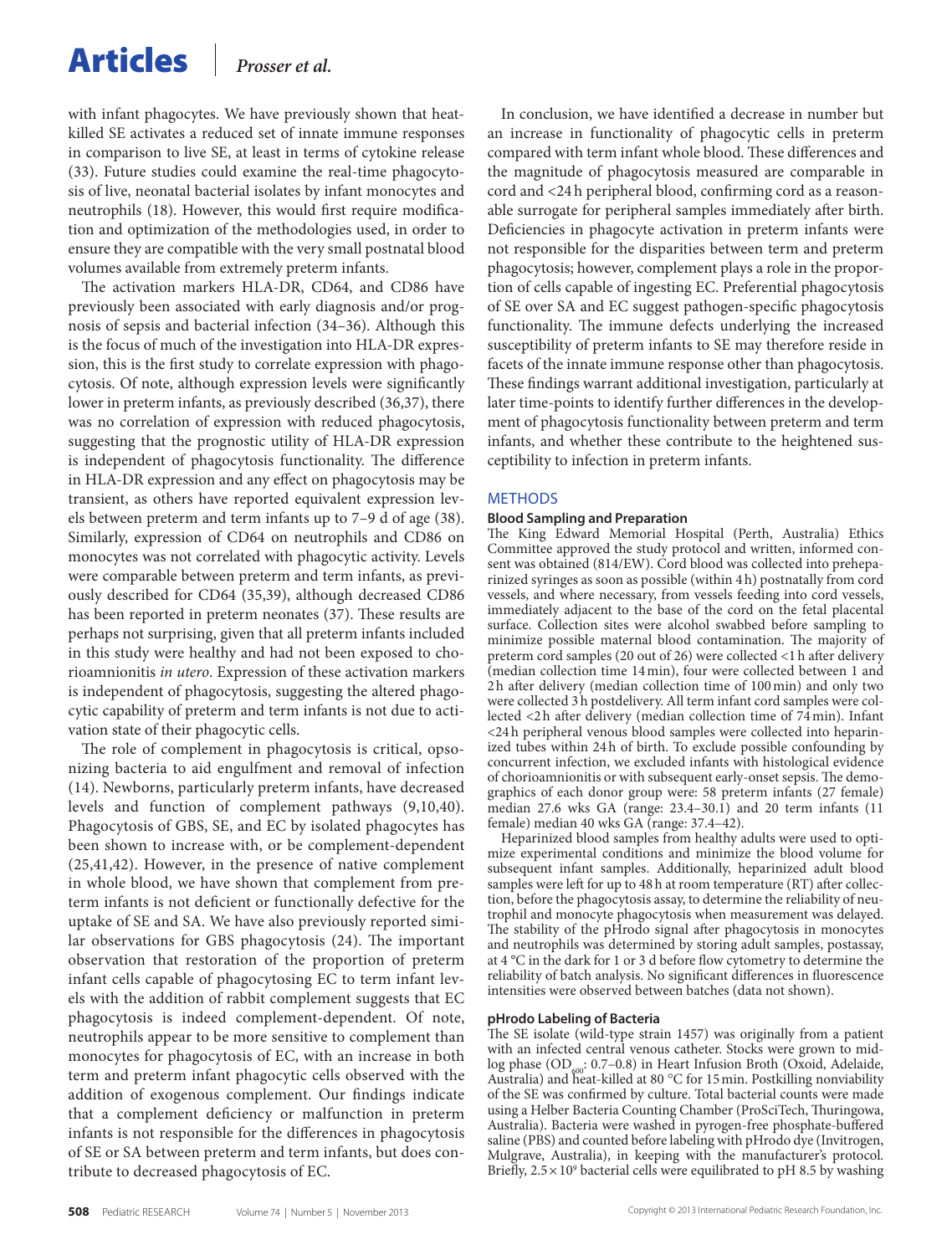

in 100 mmol/l sodium bicarbonate. Cells were resuspended in 750 μl sodium bicarbonate and incubated with 0.5 mmol/l pHrodo dye for 45min at RT. Several wash steps with methanol and PBS removed excess dye. Labeled bacteria were resuspended in  $H_2O$  and either used immediately or lyophilized and frozen (−20 °C for future reconstitution). Bacteria were vortexed and sonicated to ensure single cell suspensions before counting. The pH response range of the dye was routinely verified by comparing fluorescence in PBS of pH 7.4 and pH 4.0.

Commercial stocks of prelabeled, lyophilized SA and EC strain K12 (both from Invitrogen) were reconstituted in  $H_2O$  before counting and aliquots were lyophilized and stored at −20 °C. SA, EC, and SE stocks were stored at a concentration of  $2.5 \times 10^9$ /ml.

## **Phagocytosis Assay**

Whole blood (25 μl) was transferred to wells of polypropylene 96-well round-bottomed plates (Corning Inc., Corning, NY) with complete medium (RPMI, Gibco, Life Technology, Paisley, Scotland) with 5% heat-inactivated fetal calf serum (MultiSer Biosciences, Castle Hill, Australia), 10 mmol/l HEPES, 1 mmol/l sodium pyruvate and 550 μmol/l β-mercaptoethanol (all Invitrogen) to a final volume of 120 μl. Samples were incubated either with or without 10% (v/v) baby RbC PelFreez, Rogers, AR).

Samples were incubated at 37 °C with EC, SA, or SE at 10<sup>8</sup> bacteria/ ml for 15min, before transfer to ice to halt phagocytosis. Cytochalasin D (20 μg/ml; Sigma-Aldrich, Sydney, Australia) was added to some experiments using adult blood, 10min before addition of bacteria to inhibit phagocytosis. The multiplicity of infection value was  $~50:1$ (bacteria:phagocyte) based on the median of accepted ranges of phagocytes (total neutrophils plus monocytes) in neonates  $(12 \times 10^9/1 \text{ (43)}).$ Samples were then incubated with 1 μl of antihuman CD14–fluorescein isothiocyanate (FITC) (BD, North Ryde, Australia) on ice for 15min. Cells were washed twice with 2ml ice-cold PBS and red blood cells were lysed by incubation with 1ml FACSLyse (BD) for 15min at RT. Cells were washed once in PBS, resuspended in Stabilizing Fixative (BD) and stored at 4 °C in the dark before analysis. Monocytes were subsequently identified during FACS analysis as SSC<sup>int</sup>CD14<sup>+</sup> cells, and neutrophils as SSCʰiCD14<sup>−</sup> cells. Validation checks using adult blood samples demonstrated the pHrodo signal in fixed neutrophils and monocytes was stable for at least 3 d at 4 °C (data not shown), supporting batch acquisition of sample data by FACS.

## **Microscopy Confirming Phagocytosis**

Adult mononuclear cells were coincubated with an multiplicity of infection of 100:1 pHrodo-labeled SE for 1h at 37 °C with or without pretreatment with 20 μg/ml CD for 10min. Cells were harvested, washed in PBS and cyto-centrifuged onto microscopy slides. Nuclear staining was performed using Hoechst 33342 (Invitrogen) and mounted using low-fade mounting media. Fluorescent and transmission imaging used a Bio-Rad MRC 1000 confocal laser-scanning microscope (Bio-Rad Laboratories Pty., Ltd., Gladesville, Australia) with PlanApo objectives.

## **Activation Marker Expression Analysis**

Separate aliquots of blood (150 μl) were incubated with the following antibodies; Lin-2 FITC and HLA-DR PECy7 together with either CD86 APC and CD64 PE or matched isotype controls (all from BD) for 15min at RT. Cells were lysed with 2ml FACSLyse (BD) for 15min at RT, then washed and resuspended in stabilizing fixative (BD) and stored at 4 °C in the dark before analysis.

#### **Flow Cytometry**

Assay optimization experiments were analyzed using a BD FACSCalibur dual-laser flow cytometer (BD) and validation experiments were acquired with a BD FACSCanto II triple-laser machine (BD). Twocolor analysis of green and red fluorescence detected CD14-FITC positive monocytes and pHrodo positive phagocytes, respectively. Detection of FITC fluorescence was achieved on both flow cytometers using a 530/30nm band-pass filter while pHrodo fluorescence was detected through a 670nm long-pass filter. No compensation for the two parameters was required. Equivalent fluorescence intensities for both machines were established using SPHERO Rainbow calibration

Activation marker assessment experiments were analyzed on the same FACSCanto II flow cytometer using the following bandpass filters for detection; FITC: 530/30nm, PECy7: 780/60nm, APC: 660/20nm, and PE: 585/42nm. Compensation controls were included for each fluorophore and the matrix was calculated and applied using Flowjo software (Tree Star, Ashland, OR). Monocytes (>2,000) were identified as Lin-2+HLA-DR+ and neutrophils as Lin-2<sup>-</sup>SSC<sup>hi</sup>. Matched isotype controls for CD64 and CD86 were included to determine the gate identifying positive expression. All data were analyzed with Flowjo software.

## **Statistical Analysis**

Two-group comparisons were made by Mann-Whitney *U* and Spearman's test was used for analysis of correlations. Analyses were conducted using Prism 5 for Mac (GraphPad, La Jolla, CA). Data presented as bar graphs are shown as mean ± SEM. Differences were considered significant at *P* < 0.05.

#### **ACKNOWLEDGMENTS**

The authors thank Gail Abernethy and Annie Chang for excellent assistance with recruitment and sample collection. The 1457 wild-type isolate of SE used in the study was kindly provided by Michael Otto (National Institute of Allergy and Infectious Diseases, Bethesda, MD). The authors thank the Princess Margaret Hospital for Children Department of Immunology for provision of flow cytometry equipment and assistance. Technical assistance from Ruth Thornton is gratefully acknowledged. The authors also thank all participating families and donors.

#### **STATEMENT OF FINANCIAL SUPPORT**

This study was supported by Australian National Health and Medical Research Council project grants 513847 and 572548. Andrew Currie is supported by a fellowship from the BrightSpark Foundation of Western Australia. David Burgner is supported by a National Health and Medical Research Council Career Development Fellowship and the Victorian Government's Operational Infrastructure Support Program.

Disclosure: The authors have no conflicts of interest to declare.

## **References**

- 1. Jutras I, Desjardins M. Phagocytosis: at the crossroads of innate and adaptive immunity. Annu Rev Cell Dev Biol 2005;21:511–27.
- 2. Blundell MP, Worth A, Bouma G, Thrasher AJ. The Wiskott-Aldrich syndrome: The actin cytoskeleton and immune cell function. Dis Markers 2010;29:157–75.
- 3. Isaacs D; Australasian Study Group For Neonatal Infections. A ten year, multicentre study of coagulase negative staphylococcal infections in Australasian neonatal units. Arch Dis Child Fetal Neonatal Ed 2003;88:F89–93.
- 4. Stoll BJ, Gordon T, Korones SB, et al. Early-onset sepsis in very low birth weight neonates: a report from the National Institute of Child Health and Human Development Neonatal Research Network. J Pediatr 1996;129:72–80.
- 5. Sgro M, Shah PS, Campbell D, Tenuta A, Shivananda S, Lee SK; Canadian Neonatal Network. Early-onset neonatal sepsis: rate and organism pattern between 2003 and 2008. J Perinatol 2011;31:794–8.
- Stoll BJ, Hansen N, Fanaroff AA, et al. Changes in pathogens causing earlyonset sepsis in very-low-birth-weight infants. N Engl J Med 2002;347:240– 7.
- 7. Johri AK, Paoletti LC, Glaser P, et al. Group B Streptococcus: global incidence and vaccine development. Nat Rev Microbiol 2006;4:932–42.
- 8. Cohen-Wolkowiez M, Moran C, Benjamin DK, et al. Early and late onset sepsis in late preterm infants. Pediatr Infect Dis J 2009;28:1052–6.
- Levy O. Innate immunity of the newborn: basic mechanisms and clinical correlates. Nat Rev Immunol 2007;7:379–90.
- 10. Strunk T, Currie A, Richmond P, Simmer K, Burgner D. Innate immunity in human newborn infants: prematurity means more than immaturity. J Matern Fetal Neonatal Med 2011;24:25–31.
- 11. Gille C, Spring B, Tewes L, Poets CF, Orlikowsky T. A new method to quantify phagocytosis and intracellular degradation using green fluorescent